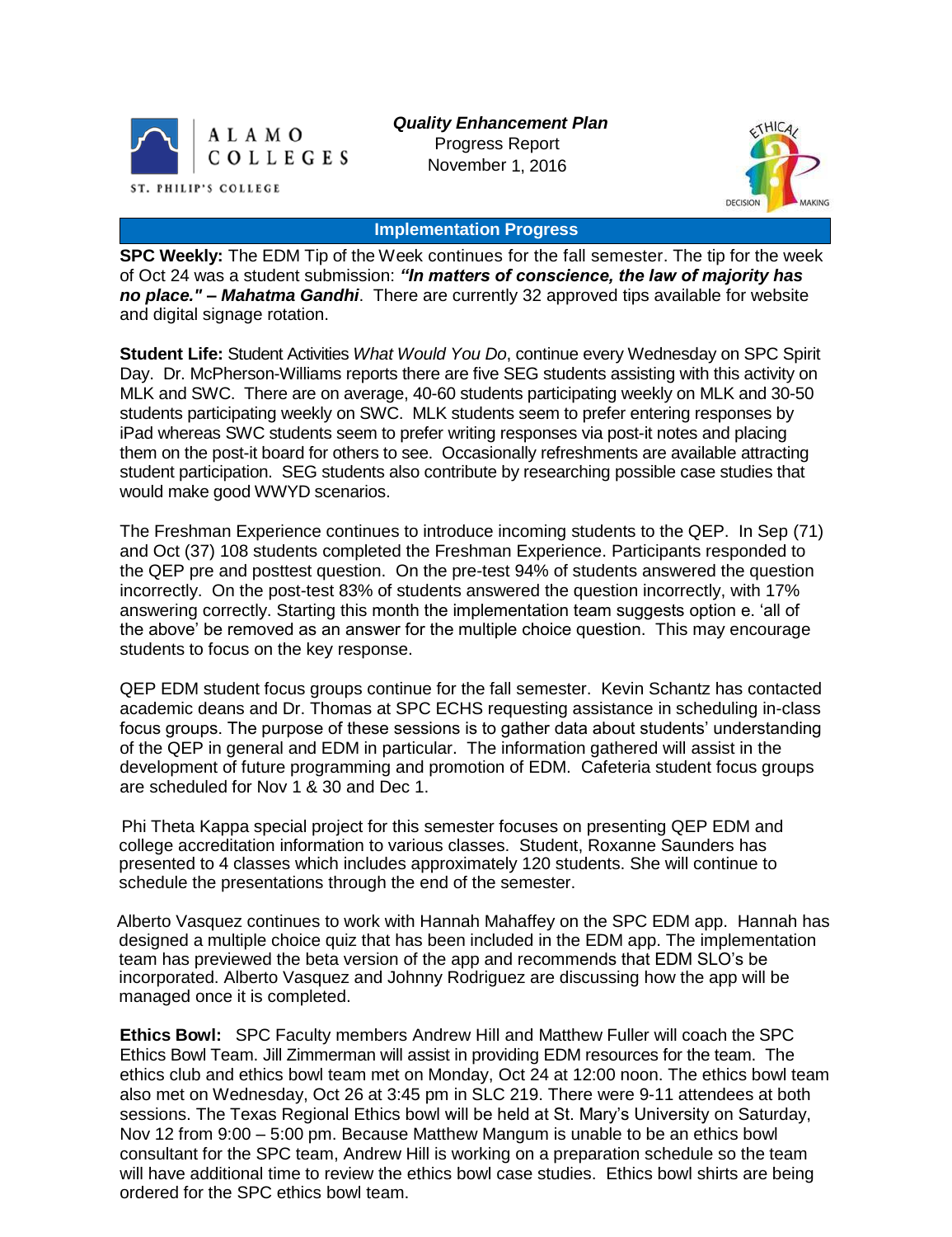- □ Texas Regional Ethics Bowl, November 12, 2016 in San Antonio, TX
- □ Two-Year College National Ethics Bowl, November 19, 2016 in Baltimore, MD
- □ National Ethics Bowl Competition February 24-26, 2017 in Dallas, TX
- □ 2017 Ethics Bowl Summer Workshop, June 23-25, 2017 in Bloomington, IN

**QEP Core/Implementation Team**: The core team will be hosting an EDM PD from 2:00 – 4:00 pm, today in CHP 120 for the Nursing Dept.

### **Assessment**

**Personal & Social Responsibility Inventory (PSRI):** The PSRI 2 (post-test) will be launched on Nov 28 and sent to students who completed the PSRI 1 (pre-test). The PSRI 2 will remain open until December 16, 2016. The first 1,000 students completing both will receive a \$20.00 bookstore gift card.

Joshua Mitchell and Garrett Gowen from Iowa State University, RISE is working on getting the appropriate approval for RISE to collect data on those under age 18 attending SPC. He will try to get approval before the post-test launch on Nov 28. If he does not receive approval in time, modifications will be made in time for data collection next year. QEP directors and Dr. Hinojosa requested Iowa State University RISE remove the 'age 18 consent' requirement that precedes the survey. More students may complete the survey if the consent statement is eliminated. This will help to ensure DC/ECHS students are completing the survey. This is in accordance with SACSCOC and FERPA. DC/ ECHS students must have the same assessment opportunities as the traditional student population.

Iowa State University, RISE is currently working on a preliminary report from the PSRI 1 administration. The report will include the pre-test of the case study, as well as the moral foundation results. Once the report is finalized RISE will schedule a teleconference with QEP directors and Dr. Hinojosa.

In regards to PSRI e-mail communication to students, John Orona has received the new e-mail account for SPC-President. The ICT office will manage the account and set up for authorized individuals only. John Orona would like to set up a SOP of whom is ultimately responsible (one person) to authorize use of this email account. A link to Feed the Tiger could be included in outgoing correspondence for feedback. It has been suggested the following statement be integrated in all outgoing correspondence from this account:

Please do not reply to this e-mail. It is a notification-only address. All replies should be sent to [http://spcweb.alamo.edu/feedback/index.html](https://mail.alamo.edu/owa/redir.aspx?C=mawO8X7fmD1aNFeUldgaleTfj86GBQJz2F8Z990APU7i6ZYu1u7TCA..&URL=http%3a%2f%2fspcweb.alamo.edu%2ffeedback%2findex.html) .

**Defining Issues Test Version-2 (DIT-2):** The DIT-2 is scheduled for administration to randomly selected course sections Nov 14 – Dec 2, 2016. The Student Assignment Survey will be administered in conjunction with the DIT-2, Nov 14 – Dec 2, 2016. The timeline for DIT- 2 and Student Assignment assessments is as follows:

- **Nov 7, 2016** President e-mail notification sent to faculty of randomly selected courses completing DIT-2 and Student Assignment surveys
- **Nov 10, 2016** DIT-2 and Student Assignment survey packets delivered to dept. chairs for distribution to faculty in randomly selected courses
- **Nov 14 - Dec 1** Surveys completed by randomly selected courses and submitted by faculty to dept. chairs
- **Dec 2** Dept. chairs submit completed surveys to IPRE for mailing and scoring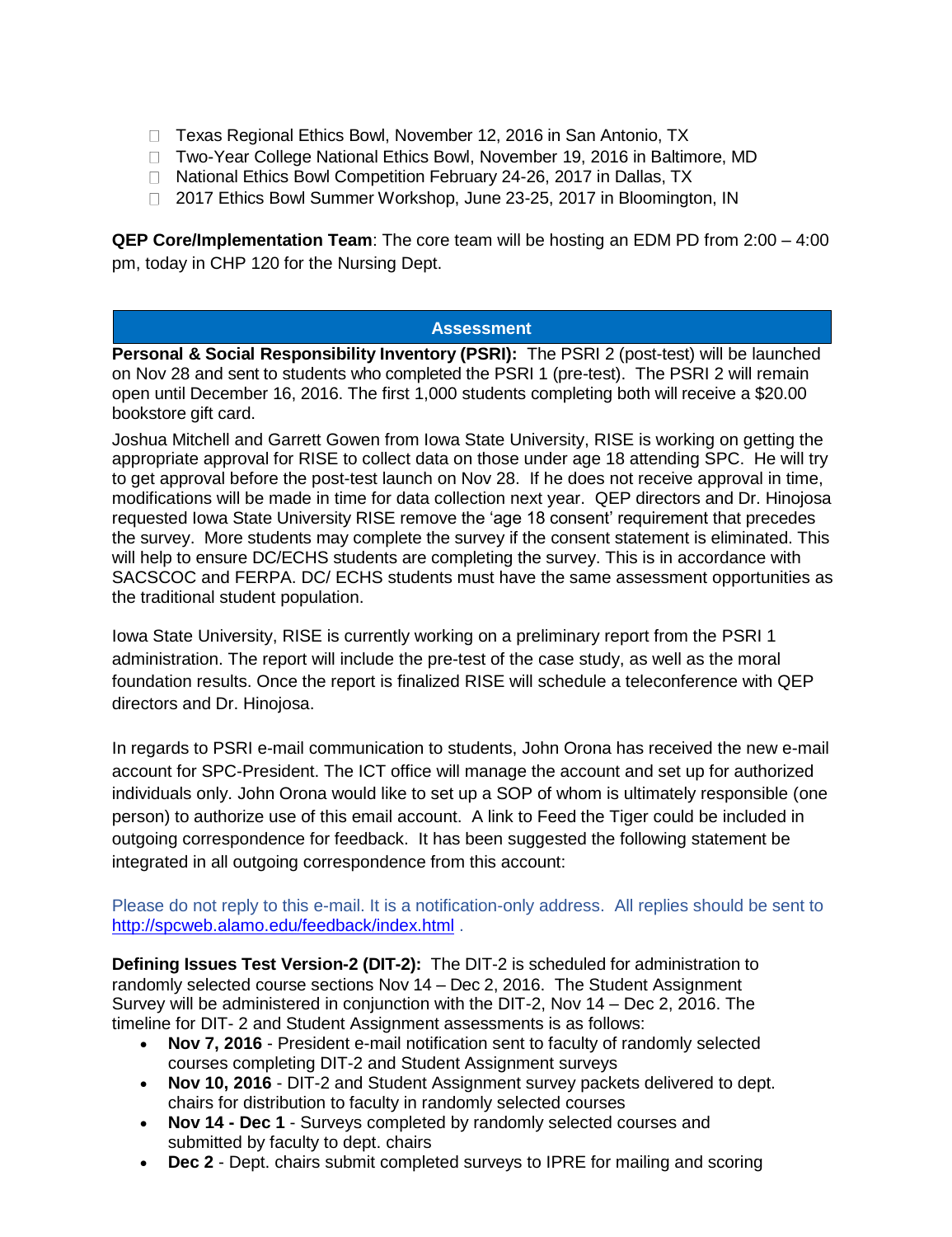We want to be sure faculty are notified and are aware the DIT-2 and the Student Assignment survey are pencil and paper surveys which need to be **completed during class time**. Previously there was some confusion between PSRI assessment and DIT-2 assessment. Courses participating in the survey have been randomly selected via IPRE.

**Rubric Assessment:** Sonia Valdez has forwarded an information packet for artifact collection and rubric assessment to instructional deans and chairs. Flex II and all other courses will have artifacts collected this month. Rubric assessment and calibration is scheduled for Feb 2-3, 2017.

**External Constituent Surveys:** Alberto Vasquez is attending Advisory committee meetings to reach out to our external constituents. The due date for surveys to be submitted to QEP directors is Nov 28. Mr. Vasquez is scheduled to attend the following external constituent advisory committee meetings:

|                  | <b>Fall 2016</b>                    |                   |                        |                |
|------------------|-------------------------------------|-------------------|------------------------|----------------|
| #                | <b>Advisory Committee</b>           | Date              | <b>Time/Location</b>   | <b>Surveys</b> |
|                  |                                     |                   |                        | (Complete)     |
| 1                | Nursing                             | Sep 2             | 3:00 pm CHP 120        | 9              |
| $\overline{2}$   | Message Therapy                     | Sep 13            | 6:00 pm - CHP 120      | 11             |
| 3                | <b>AEMT</b> - Biomedical            | Sep 23            | 12:00 pm ASB 239       | 14             |
| 4                | Manufacturing                       | Oct 12            | 11:30 pm SWC B172 A    | 3              |
| 5                | <b>Diesel</b>                       | Oct 14            | 11:30 am SWC 114       | 5              |
| 6                | Construction                        | Oct 14            | 11:30 am Tiger Bistro  | rescheduled    |
| 7                | <b>BIS</b> - Accounting             | Oct 20            | 3:00 pm - TBD          | 3              |
| 8                | <b>Hospitality/Hotel Management</b> | Oct 21            | 2:00 pm Artemisia      | 0              |
| 9                | <b>Culinary Arts</b>                | <b>Oct 25</b>     | 11:30 am Artemisia     | 9              |
| 10               | BIS - IT                            | <b>Oct 27</b>     | 3:00 pm - TBD          | 3              |
| 11               | <b>Baking and Pastry Arts</b>       | Nov <sub>2</sub>  | 10:30 am Artemisia     |                |
| 12 <sub>2</sub>  | <b>BIS - Business Management</b>    | Nov 3             | 3:00 pm - TBD          |                |
| 13               | <b>Restaurant Management</b>        | Nov 9             | 11:30 am Artemisia     |                |
| 14               | <b>BIS</b> - Administrative         | Nov 17            | 3:00 pm - TBD          |                |
| 15 <sup>15</sup> | Aircraft                            | Nov 18            | 11:00-1:00 SWC Bldg. 3 |                |
|                  | Spring 2017                         |                   |                        |                |
|                  | <b>HIT</b>                          | Mar <sub>03</sub> | 11:30 am CHP 120       |                |

### **Professional Development**

QEP Teaching and Assessing EDM professional development was presented on Thursday, Oct 27 at Steele HS. The two hour work-shop included information about SACSCOC, SPC EDM, Library resources and Institutional Student Learning Outcomes. There were 10 participants. Seven surveys were collected, 6 are valid. Of valid surveys collected 100% indicate strongly agree or agree with being satisfied with overall quality of the event. Dr. Paul Machen, Alberto Vasquez, Irene Young, Jill Zimmerman and Sonia Valdez presented. Lunch was provided.

A professional development workshop has been scheduled for Thursday, Nov 10, at Alamo Heights High School. Dr. Fenton continues to work on scheduling QEP EDM professional development at Seguin HS, Judson ISD, Schertz- Cibolo ISD, Universal City ISD and La Vernia HS.

The Nursing Dept. has scheduled a Teaching and Assessing EDM PD for Tuesday, Nov 1, from 2:00-4:00 pm. Refreshments will be provided.